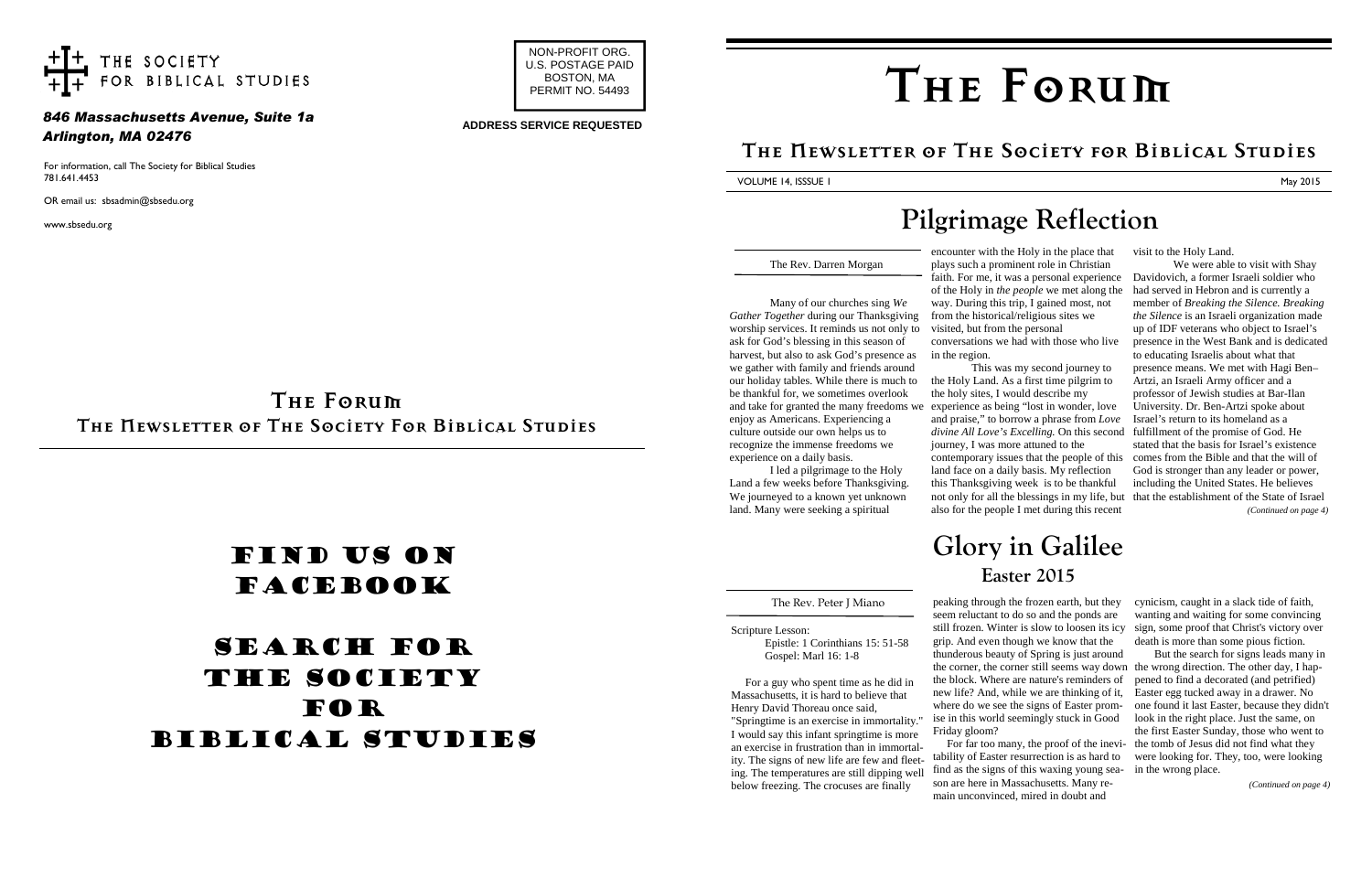#### Yehuda Shaul

Sheldon Adelson recently implied that Israel does not need to be a democracy, pointing out that there is no mention of the term in the Bible and that "God did not talk about Israel remaining democratic."

While democracy is not an imperative feature of Israel for Adelson, Judaism is. To understand his vision of the Jewish state's character, there is no need to activate one's imagination or search in far away places. It is enough to visit Hebron. The importance of the city in Jewish history is undeniable. It is where, accord-

ing to belief, the patriarchs are buried; where Abraham settled when he reached the Land of Israel, and where King David was crowned. For that reason, Hebron is the place where Israel's character as a Jewish state should be examined, specifically where the meaning of Israel's Jewish identity manifests daily. Two weeks ago, we read the Chayei Sarah Torah portion, which describes Abraham's purchase of the Tomb of the Patri-

archs. In the last few decades, this Sabbath has attracted hundreds of Jewish citizens to visit the settlements and pray at the Tomb. On these days of religious significance, Israeli presence in Hebron – both settlers and soldiers – increases.

This is not to say that their presence

## **An Occupying Regime is Neither** The Society for Biblical **Democratic nor Jewish**

is minimal the rest of the year. Around 850 settlers live in the area of Hebron that is under full Israeli military control (h2). They are Israeli citizens living among tens of thousands of Palestinian residents of the city who are not citizens. In the last two decades, the area, once a busy urban center that spans the Tomb of the Patriarchs, the Old City and what was once a bustling market, has become a ghost town.

Studies is a non-profit (IRC 501c3) organization. Our mission is to reform biblical scholarship by making it accessible, relevant and useful to the broader Church; to redeem the tradition of pilgrimage from commercial tourism; and to renew the mission of the church. We design and deliver journeys of contextual study of the Bible in the lands of the Bible. We are ecumenical, interfaith and inclusive. We invite you to participate in a ministry of reconciliation, to reach out across geographical, religious, ethnic, and cultural boundaries. We are dedicated to socially responsible travel.

This change is the direct result of consistent military presence in the area, a routine of settler violence against Palestinians, and probably more than anything else, the strict policy of segregation enforced by the IDF in areas under its control. This policy, that includes restric-

tions on freedom of movement on certain streets for Palestinians both on foot and by car, began as a result of the massacre of 29 Palestinians executed by Baruch Goldstein in February, 1994 in the Tomb of the Patriarchs. This situation has led 77 percent of businesses to shut down, and about half of the Palestinian population of downtown Hebron has left. On days like Shab-

bat Chayei Sarah, the routine violations of Palestinian freedoms and security in Hebron are intensified. During the first years of the Second Intifada, when I was a soldier and

commander in Hebron, we would impose a curfew on the Palestinians – which meant they were prohibited from leaving their homes and walking the streets; and more IDF patrols were deployed in the Old City. Patrols are a daily occurrence

Everyday. Wherever we find ourselves. It by living our own. place where deeds are more important than creeds. It is wherever the people of God find the power of God. What does it mean for us? It means that there really is no Easter unless love is acted out in life. means that we find proof of the risen Lord wherever a helping hand finds the hurting heart.

*(Continued on page 5)*

**What is Jewish**

**about imposing a**

**military regime**

**on a defenseless**

**civilian**

**population?**

**Does an**

**occupying**

**repressive**

**regime deserve**

**to be called**

**Jewish ?**

biblical faith. We are ecu-

challenges with dignity and determination. It is in those who rise after a fall. It is in those who refuse to give up or give in even in the face of paralyzing hardship. It is in those who rise out of the shadows of grief to new life. We prove Christ's resurrection

The Easter truth is that love can be nailed to the cross and even buried in a grave, but it cannot be kept there. Why do I believe it? Why do I join the Easter chorus year after year? Not because of reports of dramatic signs and miraculous wonders, not even because of the Gospel testimony to an empty tomb. Rather, because in my

own life, in my own personal Galilee of trial and loss, I have experienced for myself the inevitable triumph of life over death, of hope over desperation, of love over hate, of forgiveness over guilt.

This is all the excuse I need to celebrate. God has done God's part. Resurrection has overcome crucifixion. Forgiveness has replaced guilt and sin. Death is not the end, but the beginning. It is not a wall, but a door. It is a horizon-the limit of our sight, but not of our lives. Where is the sign of the resurrection? It is in those who live life to its fullest, in those who live as though death is no fear and in those who under-

stand death as going forth into full life. Where is the glory of the Lord? The glory is in Galilee. The glory of the Lord is a human being fully alive.

You want a sign that Christ is alive and loose in this world? Don't go crawling around any empty tomb. Instead, look to those whose faith exercises their muscles and not only their mouths. The resurrection is real only if it is real in us, demonstrated in our lives, in our willingness, day by day, to replace lies with truth, to answer

hate with love, to shake off the

dust of guilt and take on responsibility. Christ was raised for one reason and one reason only-that we might rise with him. Jesus' resurrection removed the fear of death so that we might not ever fear life! As Jesus said, "I came that they might have life and have it abundantly." (Jn. 10: 10) This is the meaning of the young man's cryptic remark, "You will see him in Galilee." Not in the gloom of the tomb, but in the light of day. Not in the repose of the sanctuary, but in the response to life's everyday challenges.

What is it about Easter morning that sets the bells pealing, the trumpets sounding, and the alleluias cascading around the world? It is not one man's victory of life over death. It is not that once upon a time God's power was enough to raise one man to new life. It is that every day, men and women rise to face the challenges of daily life even against all the odds. It is that over and over again, love proves itself to be more powerful than hate, hope more powerful than despair. The proof is not in the earthquake or the lightening, not in dazzling signs and wonders, but in those who struggle against

#### *(Continued from page 4)*

## **Glory in Galilee, cont'd**

**The resurrection is real only if it is real in us, demonstrated in our lives, in our willingness, day by day, to replace lies with truth, to answer hate with love, to shake off the dust of guilt and take on responsibility.**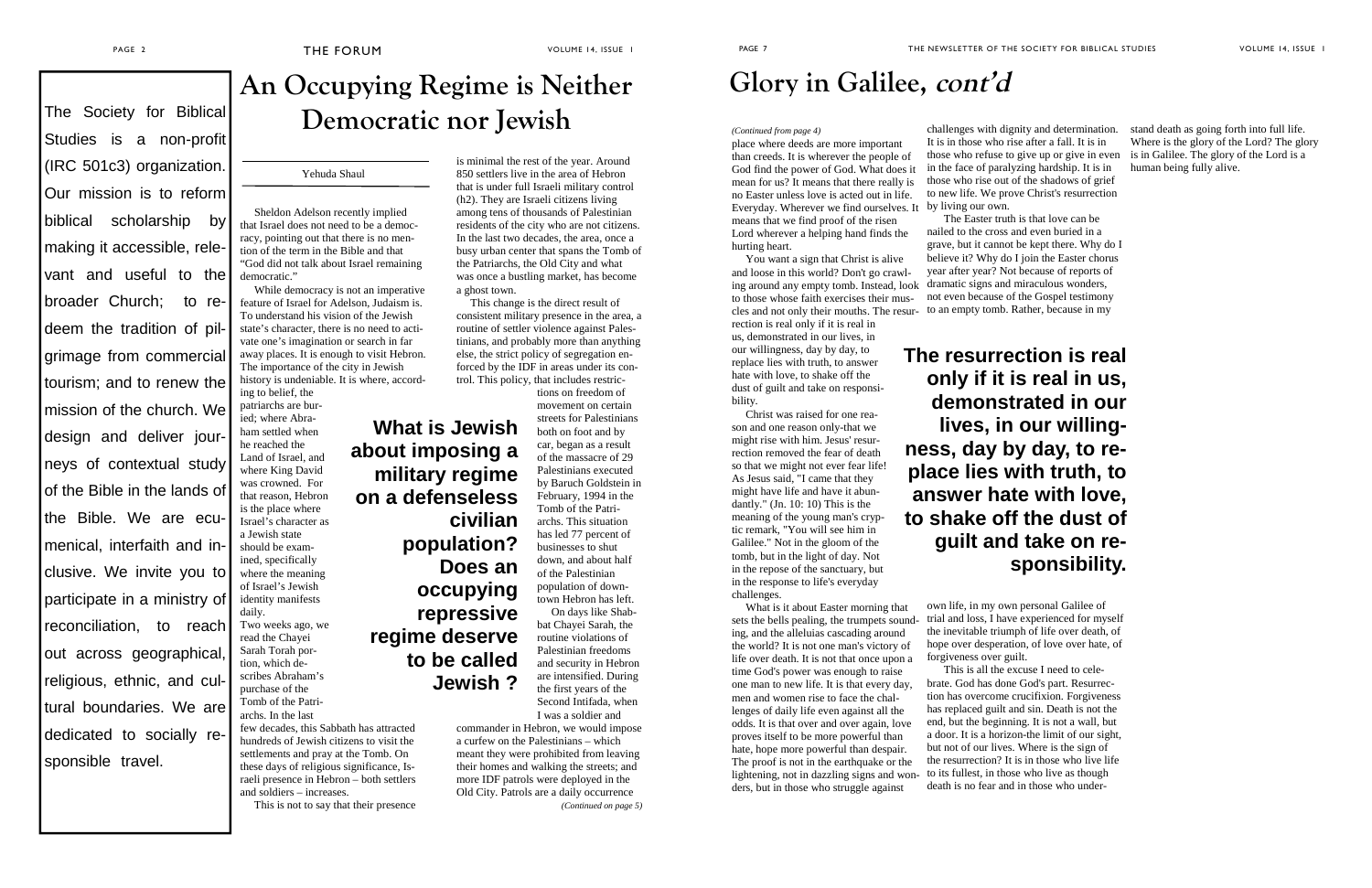## **Archaeology and Zionism, cont'd.**

iar notion. Finally, National Revival describes a time during which the people of the Jewish nation will cease to be dispersed and exist as a glorious nation once again united in the land of the original Israelite kingdom. The kind of three part narrative described by Zerubavel serves as a reliable medium through which the Zionist movement can shape collective national sentiment. Primarily, the narrative serves the purpose of generating and strengthen the support of pro-national opinion throughout the Jewish community. Additionally, contrasting the period of Exile against the period of Antiquity highlights the issues that Exile poses on the Jewish nation. Moreover, by equating the period of National Revival with the glory of Antiquity the collective Jewish body is taught to desire the nation's return to greatness and strive for unification and return to Palestine. In order to validate

the narrative, the Zionist movement has relied heavily on focusing on particular historical events and archeological sites. The value of historical accounts, stories, Jews lived in their own homeland, and and sites should not go overlooked. Such elements serve an array of functions spanning from providing tangible evidence to support ancient ties to the land, to modeling ideal nationalistic behavior, or marking the transition periods between the three main eras central to the Zionist narrative. In particular, an examination of sites such as Masada and Tel-Hai can expose the extent of the function and importance of historic events and sites in the Zionist narrative. Regarded as one of

between the modern-day Zionist National Revival and Antiquity, when to heighten their divergence from Exile." (68). Thus, the historical event is significant on several levels in that it provides both an ideal representation of the past as well as a model for more immediate Zionist values, while also marking a key transitioning point in the history of the Zionist narrative between Antiquity and Exile.

the most significant archeological sites in Israel today, Masada is all that remains of the last defensive position of the Jewish rebels during the Jewish revolt of the first century A.D. Although the first professional Israeli excavation of the site only began in the mid part of the twentieth century, Masada has been an attractive destination for Zionist enthusiasts since its discovery one hundred years prior. The allure

the landscape that surrounds it but more attack from an Arab Militia of about so in the story behind the 2,000 year old 150 strong. In the course of defending ruins. The one and only account by the historian Josephus tells a story of the Sicarii and their last stand against the Roman army. The year was seventy three A.D., three years after the fall of Jerusalem and the destruction of the Second Temple, and with the Jewish revolt proving its self to have failed the Sicarii were the last of the rebels remaining. As the story goes, after the Romans had breached the first wall effectively sealing the fate of the defending Sicarii, their leader decided that it would be better for them to commit suicide than to fall to the Romans. The choice of the Sicarii and the story of Masada has been adapted and selected by Zionist historians to provide a model of ancient Hebrew values as well as the ideals of the modern Zionist movement. Furthermore, as Zerubavel points out Masada provides an event which "[forges] a sense of historical continuity values, and signifies the Jewish nations

Tel-Hai, like Masada, is also understood to be an important site to the Zionist narrative. Today, Tal-Hai is an enshrined settlement in the northern Galilee area and unlike Masada, its roots extend only as far back as easily be said that, thanks to cites such about 1920, the year in which the settlement was attacked by Arab militia. Dur-they promote, Zionism has proven its ing that time the area was under control of a French mandate which the local Arab population strongly opposed. The Jewish settlers in the region maintained neutrality during confrontations between the French and the Arab militias. However, one day after a series of mis-

of Masada lies not only in the beauty of communications Tel-Hai came under *(Continued from page 5)* Luke 4:1-13 and Romans 10:8-13 Sermon - Feb. 22, 2015

their settlement 8 settlers were killed, including one well known military hero Yosef Trumpeldor. As the story goes, after the battle was over and just before passing on Trumpeldor uttered the phrase "never mind, it is worth dying for the country." a statement that has since become a famous patriotic declaration in Israeli society. As in the case of Masada, the story of Tel-Hai provides an model for ideal patriotism and virtues such as commitment to settling and defending at all costs. Further, Tel-Hai presented the Zionist movement with an admirable hero, Yosef Trumpeldor, and "provided Israeli society with a myth of origin, a point in time that symbolized the rebirth of the nation and the beginning of a new era." (Zerubavel, 43.) Today, Tel-Hai remains a tangible piece of evidence that supports the Zionist narrative, promotes nationalist entrance into a period of National Revival.

Combined, Masada and Tel-Hai provide invaluable substance to the Zionist narrative and selective history. The cites remain as a reminder of stories and events that both model ideal Zionist values while also signifying important stages in Jewish history. The narrative that sites such as these support remains central to the success of the Zionist movement. In his book *The Israel-Palestine Conflict One Hundred Years of War,* James Gelvin suggests that "nationalism converts sentiments into politics." (6) If his statement is understood to be true it then can Masada and Tel-Hai and the narrative self to be an example of the incredible effect of nationalism in action.

#### The Rev. Herbert B. Taylor

Mark Twain once wrote, "The only real way to be rid of temptation is to give into it." Of course, it doesn't end there. All of us who have used this tactic to get rid of some temptation find out that the next temptation slides in right behind it. At the end of the well-known story in Luke of the three temptations of Jesus, we heard that "after finishing all this tempting, the Devil left until an opportune time." Well, where temptation is concerned, it seems for us the opportune time is always what ever time we are in at the moment.

Those of us of a certain age know that the comedian, Flip Wilson, had a character that always used to say, "The Devil Made me do it!" If that is the case for us that devil seems to be a busy guy - or just maybe we should look more closely at who really is responsible for what we do. There is little question that temptation surrounds us everywhere and we are pretty good at succumbing to all different types of temptation, but on this first Sunday of Lent, as the gospel lessons focus on Jesus' experience in the wilderness, when he is tempted by the devil, I want to focus on just one area of temptation - one of the areas of temptation that the Devil presents to Jesus. The second temptation - the one when the devil offers Jesus authority over all the kingdoms of the world if he will worship him. This is surely a test of Jesus' ego. And for our culture today, filled with people who let their ego get the best of them, this temptation to be powerful hits especially close to home. The yearning for independence and self-importance confuses us into somehow liking the idea that, inherently, we are better than someone else. It's a temptation that we as humans fall to over and over again. The temptation to stand with the powerful and to let the weak fend for themselves is Darwin's survival of the

fittest at its best.

This temptation breeds intolerance. In its simplest forms it leads to people not including others in groups, making comments about people, or simply ignoring them - awful things in their own right - but unfortunately it doesn't stop there - this type of intolerance often leads to outright hatred and violence. I am reminded of the time Sarah and I went to the U.S. Holocaust Memorial Museum in Washington DC. That museum is a powerful, moving statement to how evil we as human beings can be to one another. A systematic killing of all deemed inferior –Jews, the physically or mentally disabled, homosexuals, gypsies… The message of the museum, repeated over and over again, is a cry out for people to remember what happened. To remember the people who died, the children who died, because of intolerance for that which was different, because of hatred of others.

Some people don't want to be confronted by this museum. The Holocaust was such an awful thing that they don't want to go. But, we must remember what we as humans are capable of, because one of the most disturbing things about the Holocaust is the millions of people, the countries, even our own in the beginning, that allowed such atrocities to occur for so long. The amazing book entitled *Night* by Elie Wiessel reminds us through his own experiences of the horror of the Holocaust. Originally it was published in Yiddish under the title *And the world was silent*. In corporate ways, just like individual ways, we often don't want to get involved. That type of tolerance for intolerance worries me today. I hear it from political leaders, from religious leaders, and from everyday people. Its not the Devil who makes us do it. It is we and when we act this way it is opposite of who Jesus was and is and calls us to

live.

Maybe like the tears shed at the Holocaust museum, each night as we lie in bed we need to shed tears for the actions we, or the groups we are a

part of, have taken that day, to breed hatred for that which is different. Maybe this form of confession, something we Protestants are not very good at, is needed for healing to begin, to start us on the road to reconciliation and to love, to recognize those things that allow us to act so devilish, to look at ourselves and question how such hatefulness, such anger can come to live within us.

Paul said, "For there is no distinction between Jew and Greek; the same lord is lord of all. (Romans 10:12). Remember that Jesus' name means "God will deliver, heal, save," and that salvation is God's doing. Even Jesus resists the temptation offered by the Devil to take authority over all by saying only God is God. Let's join Jesus in letting God be God, join Jesus in his quest for tolerance and love for those different than us, whatever way they're different, Jew or Greek, black or white, rich or poor, gay or straight, immigrant or native born, young or old. God calls us to be family –not to search for what we might have over one another, but how we might love one another.

Henri Nouwen wrote "Power offers such an easy substitute for the hard task of love." So true. It is easy to pick out those things about another that is different and to hold them up in another's face and mistrust or even hate them for it. These temptations we face to act this way seem to be like little tests that God puts before us. Tests that measure whether what we do in the hour in church lead us to act in certain ways in the many hours we spend outside of church. Church is only important in how it prepares us to pass the tests we face in life. One of those tests is to be as humble as Jesus was to accept and welcome all into God's family, to stand with the powerless, the broken, the outcast just as Jesus did and welcome them and begin the hard task of love

## The Devil Made Me Do It?

*The author is a United Methodist pastor in the New England Annual Conference and serves Harvard-Epworth United Methodist Church, Cambridge, Mass.*